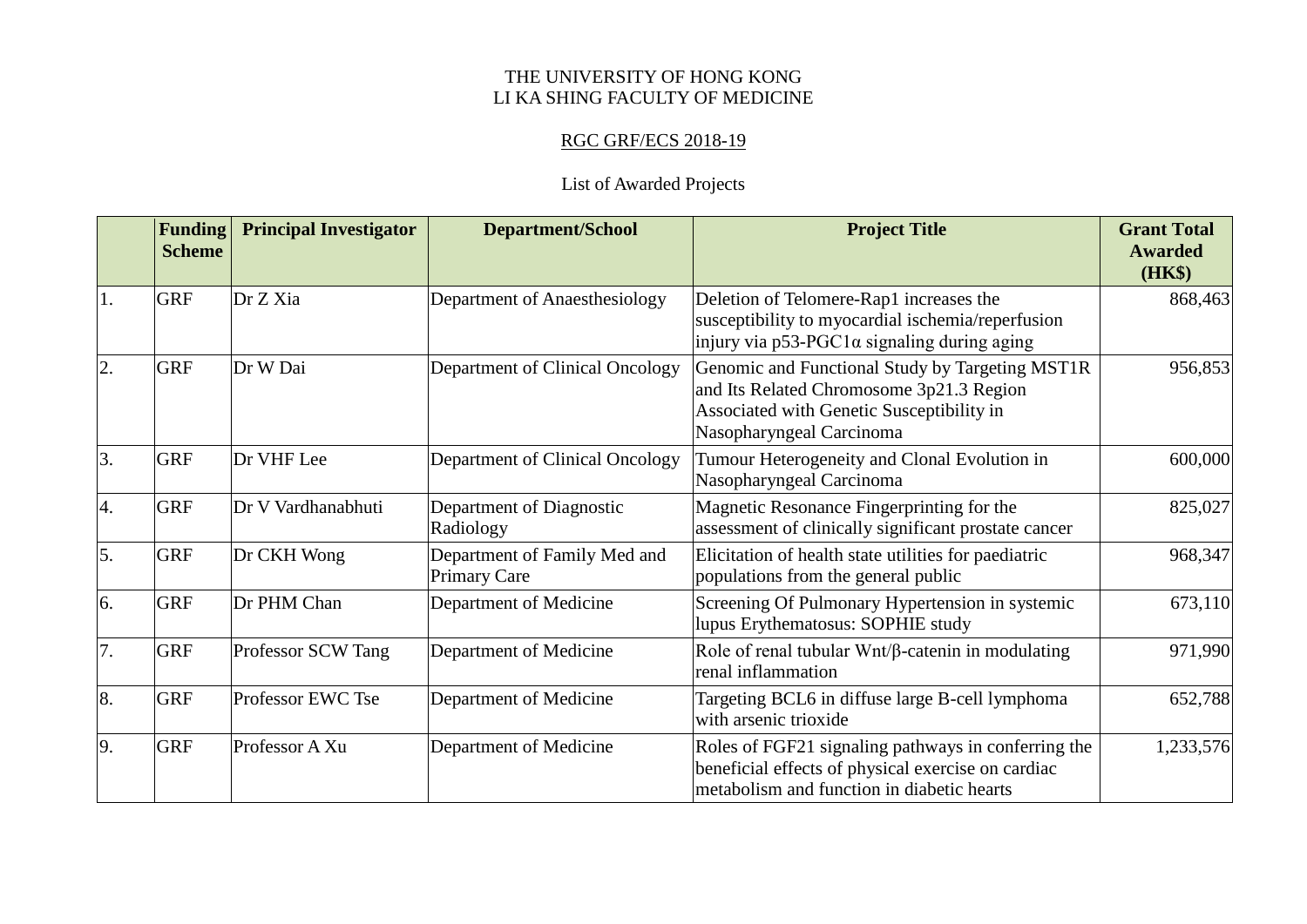| 10. | <b>GRF</b> | Professor H Chen  | Department of Microbiology                      | Functional characterization of Epstein-Barr virus<br>long non-coding RNAs (lnc-BARTs) in<br>nasopharyngeal carcinoma                                                        | 972,000   |
|-----|------------|-------------------|-------------------------------------------------|-----------------------------------------------------------------------------------------------------------------------------------------------------------------------------|-----------|
| 11. | <b>GRF</b> | Professor Z Chen  | Department of Microbiology                      | Role of ∆42PD-1 in Human Dendritic Cells during<br>HIV-1 Infection                                                                                                          | 971,983   |
| 12. | <b>GRF</b> | Professor PCY Woo | Department of Microbiology                      | Mechanistic study on the pathogenesis of<br>Talaromyces marneffei - conidial interaction with<br>human bronchial epithelial cells                                           | 971,811   |
| 13. | <b>GRF</b> | Dr VYL Leung      | Department of Orthopaedics and<br>Traumatology  | Degraded biglycan products as fibrosis regulator in<br>the pathomechanism of joint degeneration                                                                             | 867,507   |
| 14. | <b>GRF</b> | Dr P Ip           | Department of Paediatrics and<br>Adolescent Med | Impact of early exposure to electronic devices on<br>long term cognitive and psychosocial development of<br>Chinese children: a 7-year cohort study                         | 480,272   |
| 15. | <b>GRF</b> | Dr CCL Wong       | Department of Pathology                         | Molecular regulations and mechanistic functions of<br>hypoxia-induced macropinocytosis in hepatocellular<br>carcinoma.                                                      | 972,000   |
| 16. | <b>GRF</b> | Dr JWP Yam        | Department of Pathology                         | Suppression of fatty acid oxidation by caveolin-1<br>contributes to hepatocellular carcinoma progression                                                                    | 925,020   |
| 17. | <b>GRF</b> | Dr RLC Hoo        | Department of Pharmacology and<br>Pharmacy      | Neutrophil serine proteases as the endogenous<br>suppressors of white adipose tissue browning and<br>adaptive thermogenesis                                                 | 775,656   |
| 18. | <b>GRF</b> | Dr JKW Lam        | Department of Pharmacology and<br>Pharmacy      | High-performance inhaled powder formulation of<br>RNAi therapeutics by co-spray drying of RNA with<br>human serum albumin                                                   | 224,577   |
| 19. | <b>GRF</b> | Dr Y Wang         | Department of Pharmacology and<br>Pharmacy      | Endothelial SIRT1 - a key circadian regulator<br>controlling the 24-hour rhythmicity in blood pressure<br>and energy metabolism                                             | 1,486,164 |
| 20. | <b>GRF</b> | Dr WHC Woo        | Department of Pharmacology and<br>Pharmacy      | TLR5 controls adaptive thermogenesis by<br>posttranscriptional regulation of UCP1                                                                                           | 742,233   |
| 21. | <b>GRF</b> | Dr MCM Chan       | Department of Psychiatry                        | Childhood adversity and psychobiological<br>Examining social, cognitive, bio-<br>trajectories:<br>behavioral, and immune pathways in a prospective<br>cohort study of youth | 838,200   |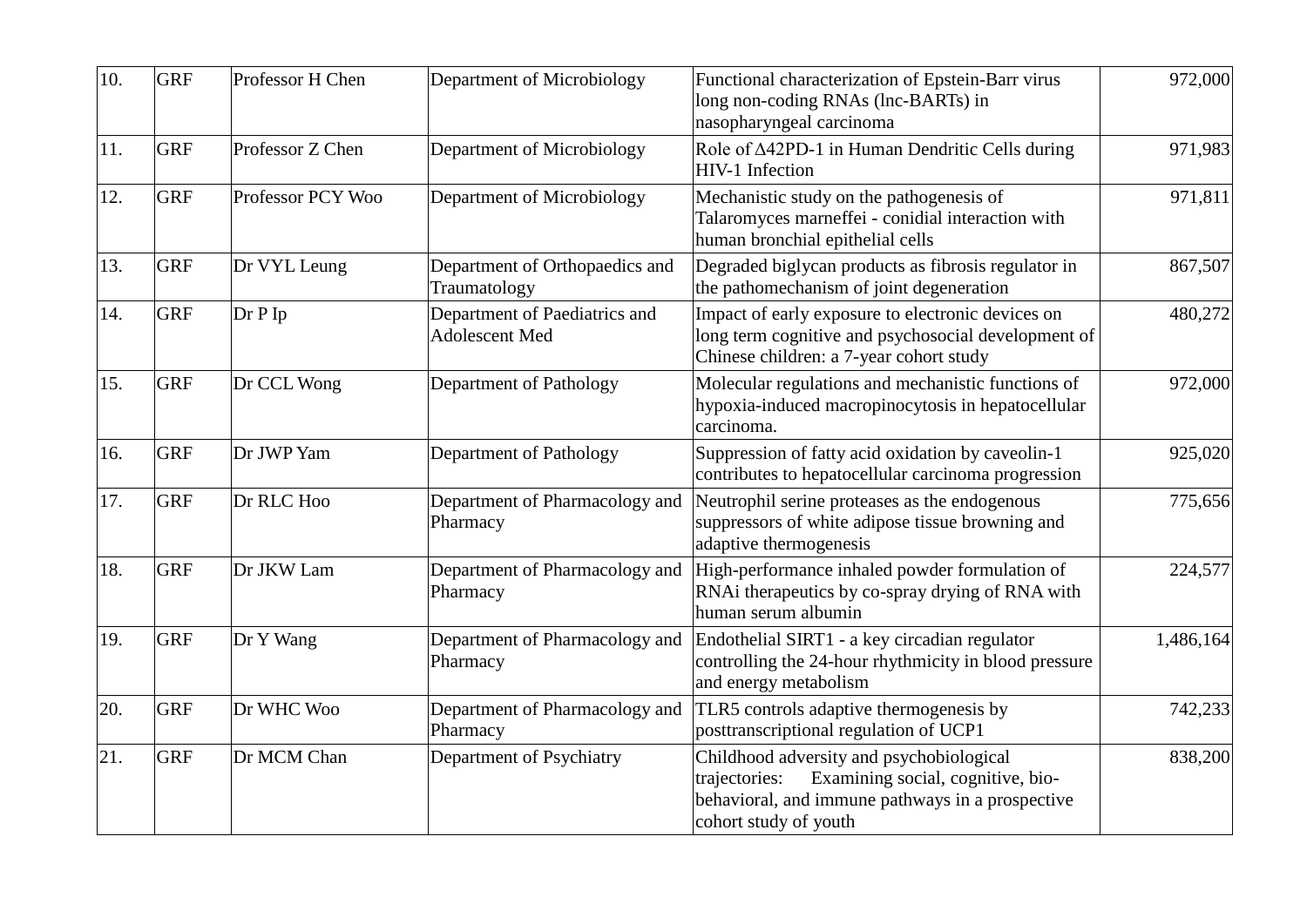| 22. | <b>GRF</b> | Dr CLM Hui        | Department of Psychiatry             | <b>Effectiveness of Mindfulness Intervention in</b><br>Prevention of Relapse in Psychosis                                                                     | 971,392   |
|-----|------------|-------------------|--------------------------------------|---------------------------------------------------------------------------------------------------------------------------------------------------------------|-----------|
| 23. | <b>GRF</b> | Dr HME Lee        | Department of Psychiatry             | Effect of transcranial direct current stimulation in<br>improving negative symptoms in patients with<br>schizophrenia                                         | 863,895   |
| 24. | <b>GRF</b> | Dr KSH Chok       | Department of Surgery                | A Randomized Controlled Trial on the use of<br>Cerebral Oximetry In Adult Chinese Patients<br><b>Undergoing Liver Transplantation</b>                         | 600,000   |
| 25. | <b>GRF</b> | Dr ESW Ngan       | Department of Surgery                | Genetic study on the novel roles of vinculin in enteric<br>and cardiac neural crest cell development and the<br>associated congenital diseases                | 972,000   |
| 26. | <b>GRF</b> | Professor PKH Tam | Department of Surgery                | The biliary atresia genome: a pilot study to model<br>disease from whole genome sequencing data                                                               | 761,400   |
| 27. | <b>GRF</b> | Dr RKY Tsang      | Department of Surgery                | Pre-treatment and In-treatment Swallowing Therapy<br>To Reduce Swallowing Dysfunction In<br>Nasopharyngeal Carcinoma Patients Treated With<br>Radiotherapy    | 1,121,020 |
| 28. | <b>GRF</b> | Dr CLT Wong       | Department of Surgery                | Extending the limit for adult-to-adult living donor<br>liver transplantation: lowering graft-to-recipient<br>weight ratio to 0.6% in MELD $\leq$ 30 recipient | 831,027   |
| 29. | <b>GRF</b> | Professor D Chan  | <b>School of Biomedical Sciences</b> | Molecular basis of Asporin as a genetic risk factor for<br>intervertebral disc degeneration                                                                   | 704,862   |
| 30. | <b>GRF</b> | Dr WTL Cheung     | <b>School of Biomedical Sciences</b> | Elucidation of a novel p85β-AXL regulatory loop and<br>associated signaling in ovarian cancer                                                                 | 970,593   |
| 31. | <b>GRF</b> | Professor Q Hao   | <b>School of Biomedical Sciences</b> | Structural and functional studies of the YEATS<br>domain of GAS41                                                                                             | 868,956   |
| 32. | <b>GRF</b> | Dr MSY Huen       | <b>School of Biomedical Sciences</b> | A Study of MIRK in DNA Damage Response Control                                                                                                                | 952,560   |
| 33. | <b>GRF</b> | Dr R Jauch        | <b>School of Biomedical Sciences</b> | Decoding the molecular basis for the enhanced<br>activity of artificially evolved reprogramming<br>transcription factors                                      | 971,486   |
| 34. | <b>GRF</b> | Dr KO Lai         | <b>School of Biomedical Sciences</b> | Investigating the dual function of the epilepsy-related<br>gene tbc1d24 in regulating excitatory and inhibitory<br>synapses of neuron                         | 965,095   |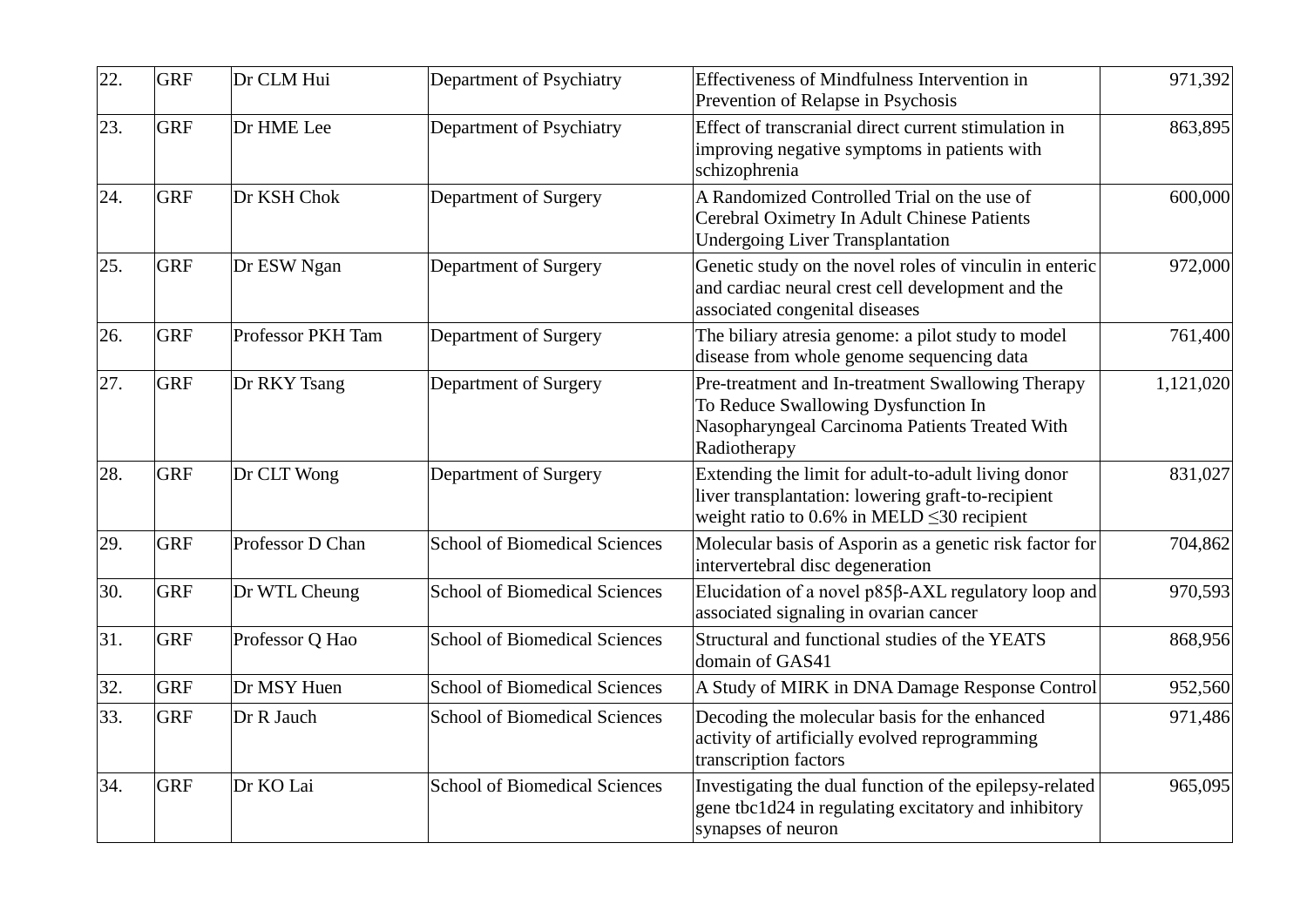| 35. | <b>GRF</b> | Dr CW Lee                | <b>School of Biomedical Sciences</b> | The function of ECM-induced assembly of<br>podosome-like structures in the formation and<br>remodeling of AChR clusters at neuromuscular<br>synapses                                                          | 861,077   |
|-----|------------|--------------------------|--------------------------------------|---------------------------------------------------------------------------------------------------------------------------------------------------------------------------------------------------------------|-----------|
| 36. | <b>GRF</b> | Dr C Qian                | <b>School of Biomedical Sciences</b> | Structural and mechanistic insights into Timeless in<br>DNA damage response                                                                                                                                   | 868,956   |
| 37. | <b>GRF</b> | <b>Professor MH Sham</b> | <b>School of Biomedical Sciences</b> | The roles of Sox10 and Ephs/ephrins in controlling<br>cell-cell interactions during mouse enteric nervous<br>system development                                                                               | 985,708   |
| 38. | <b>GRF</b> | Dr JA Tanner             | <b>School of Biomedical Sciences</b> | Nucleic Acid Aptamer Decorated Peptide Amphiphile<br>Nanofibers for<br>Regenerative Medicine<br>Applications                                                                                                  | 971,860   |
| 39. | <b>GRF</b> | Professor GSW Tsao       | <b>School of Biomedical Sciences</b> | Pathogenicity of EBV isolated from nasopharyngeal<br>carcinoma                                                                                                                                                | 972,000   |
| 40. | <b>GRF</b> | Dr SL Wong               | <b>School of Biomedical Sciences</b> | Characterization of new therapeutic combinations for<br>ovarian cancer                                                                                                                                        | 1,141,302 |
| 41. | <b>GRF</b> | Dr B Yan                 | <b>School of Biomedical Sciences</b> | A bioinformatics framework to identify cooperation<br>of transcription factors in regulating cancer<br>progression                                                                                            | 971,190   |
| 42. | <b>GRF</b> | Dr C Yu                  | <b>School of Biomedical Sciences</b> | Investigating the role of dynamin2-mediated integrin<br>endocytosis in cancer cell migration and invadosome<br>signaling                                                                                      | 869,332   |
| 43. | <b>ECS</b> | Dr PH Choi               | <b>School of Nursing</b>             | The safe use of dating applications (apps) among men<br>who have sex with men: developing and testing an<br>interactive web-based intervention to reduce risky<br>sexual behaviours                           | 877,176   |
| 44. | <b>GRF</b> | Dr MP Wang               | <b>School of Nursing</b>             | Personalized support using instant messaging<br>applications to increase smoking cessation in smokers<br>proactively recruited from smoking hotspots in Hong<br>Kong: a pragmatic randomized controlled trial | 581,565   |
| 45. | <b>GRF</b> | Dr SA Doak               | School of Public Health              | The protective role of antibody effector functions for<br>influenza in mice and humans                                                                                                                        | 970,969   |